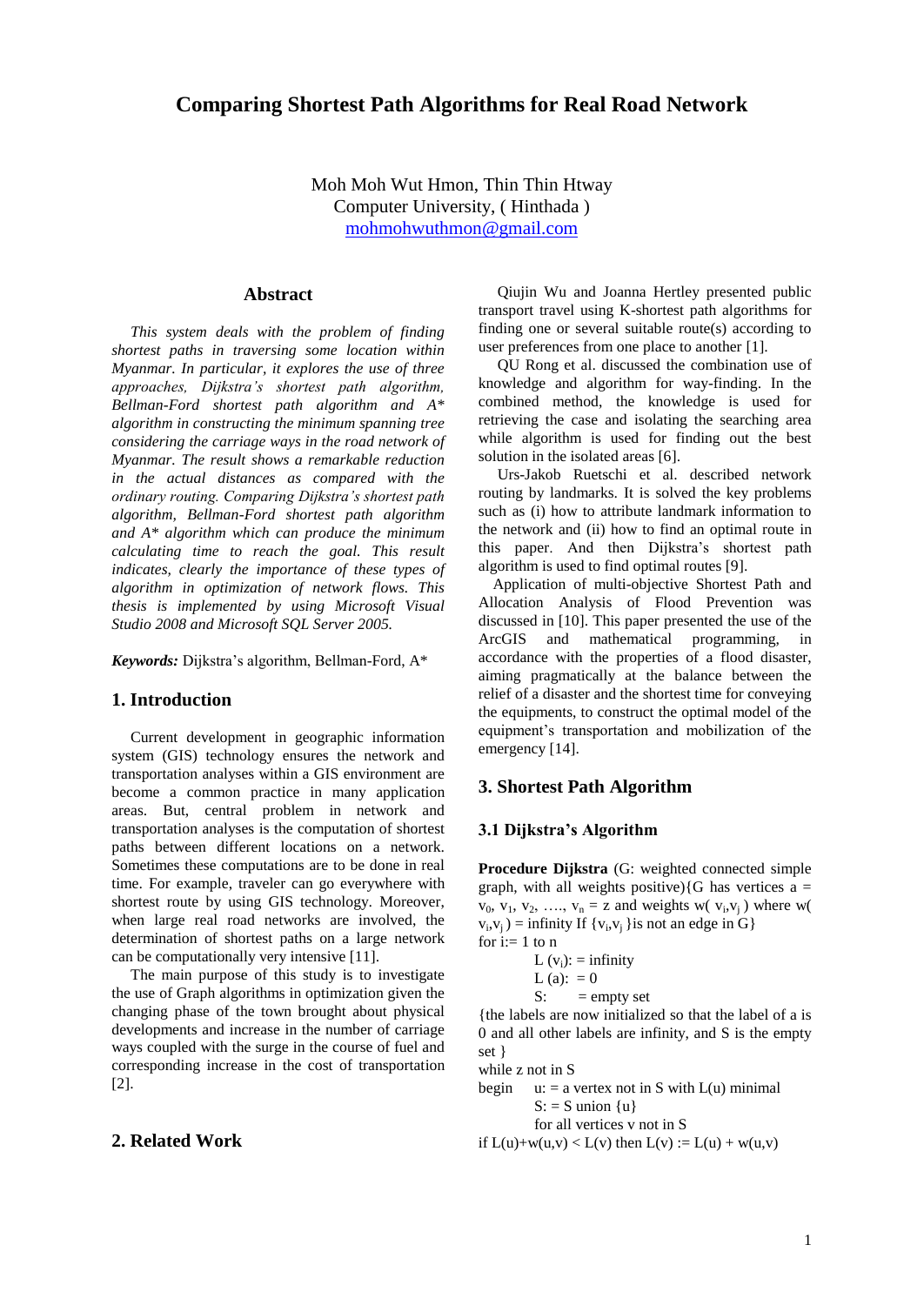{this adds a vertex to S with minimal label and updates the labels of vertices not in S } end { $L(z)$  = length of a shortest path from a to z }[3]

### **3.2 Bellman-Ford Algorithm**

### **Procedure Bellman-Ford**

 $vector < pair < int, int > EdgeList;$ int graph [128][128]; int n , dist [128]; void bellman-ford (int s )  $\frac{1}{\pi}$  (//Initialize our solution to the BASE CASE S<sub>0</sub> for ( int i=0 ; i <n ; i++ ) dist  $[i] = IN_MAX;$  $dist[s] = 0;$ for (int  $k = 0$ ;  $k < n-1$ ;  $k++$ ) { // n-1 iterations //Builds a better solution  $S_{k+1}$  from  $S_k$ for (int j = 0; j < EdgeList.size(); j++) { // Try for every edge int  $u = Edgelist[i]$ . first,  $v = Edgelist[j].second;$ if  $(dist[u] < INT\_MAX$  && dist[v] > dist[u]  $+$  graph [u][v] ) //relax  $dist[v] = dist[u] + graph[u][v];$ } }//Now we have the best solution after n-1 iterations

} [5]

```
3.3 A* Algorithm
```
**Procedure** A\* Euclidean distance as estimated distance to the destination. In the searching, the cost of a node V could be calculated as: f (V)= distance from S to V + estimate of the distance to D.

 $= d (V) + h (V, D)$  $= d(V) + \text{sqrt}((x(V) - x(D))^2 + (y(V) - y(D))^2)$ Where  $x (V)$ ,  $x (D)$  and  $y (V)$ ,  $y (D)$  are the coordinates for node V and the destination node D. The A\* Search algorithm: For each  $u \in G$ :

 $d[u] =$  infinity;  $parent[u] = NULL;$ End for d  $[s] = 0;$  $f(V) = 0;$  $H = \{s\};$ While NotEmpty (H) and targetNotFound:  $u =$  Extract Min(H); label u as examined; for each v adjacent to u:  $p[v] = u;$  $f(v) = d[v] + h(v,D);$ DecreaseKey [v,H]; [13]

## **3.4 Comparing three Algorithms**

Dijkstra's algorithm is used as an underlying technique in this thesis because it finds the optimal shortest path between the single source and single destination [12].The Dijkstra's algorithm requires two or more nodes and searches possible routes for the shortest result based on specific weights of the edges that connect them. All nodes are connected to each other by these edges. The edges contain weigh which could be cost, distance, and or time [4].

The Bellman-Ford algorithm, a label correcting algorithm, computes single-source shortest paths in a weighted digraph (where some of the edge weights may be negative). Dijkstra's algorithm solves the same problem with a lower running time, but requires edge weights to be non-negative. If the graph does contain a cycle of negative weights, Bellman-Ford can only detect this; Bellman-Ford cannot find the shortest path that does not repeat any vertex in such a graph [7].

Like all informed search algorithms, it first searches the routes that appear to be most likely to lead towards the goal. What sets A \* apart form a greedy best-first search is that it also takes the distance already traveled into account (the g (x) part of the heuristic is the cost from the start, not simply the local cost from the previously expanded node). The algorithm traverses various paths from start to goal. This algorithm is the best algorithm to find shortest path because it search the goal by using bidirectional searches [8].

## **4. The Proposed System Architecture**

This system is comparing three (Dijkstra, Bellman-Ford and A\*) shortest path algorithms of real road network within Myanmar Country. This system is dedicated for travelers who can use this system around Myanmar Country in shortest time. In this system, first of all, the user can choose desired town to start and the destination town. The system works with the database to find source and destination point and the adjacency matrix. By using these data, the program generates shortest path in road network map according to the algorithm. In the map, the paths between the towns describe black line and the shortest path will be described in blue color .This system provides the comparison of these algorithms with run time and the distance.

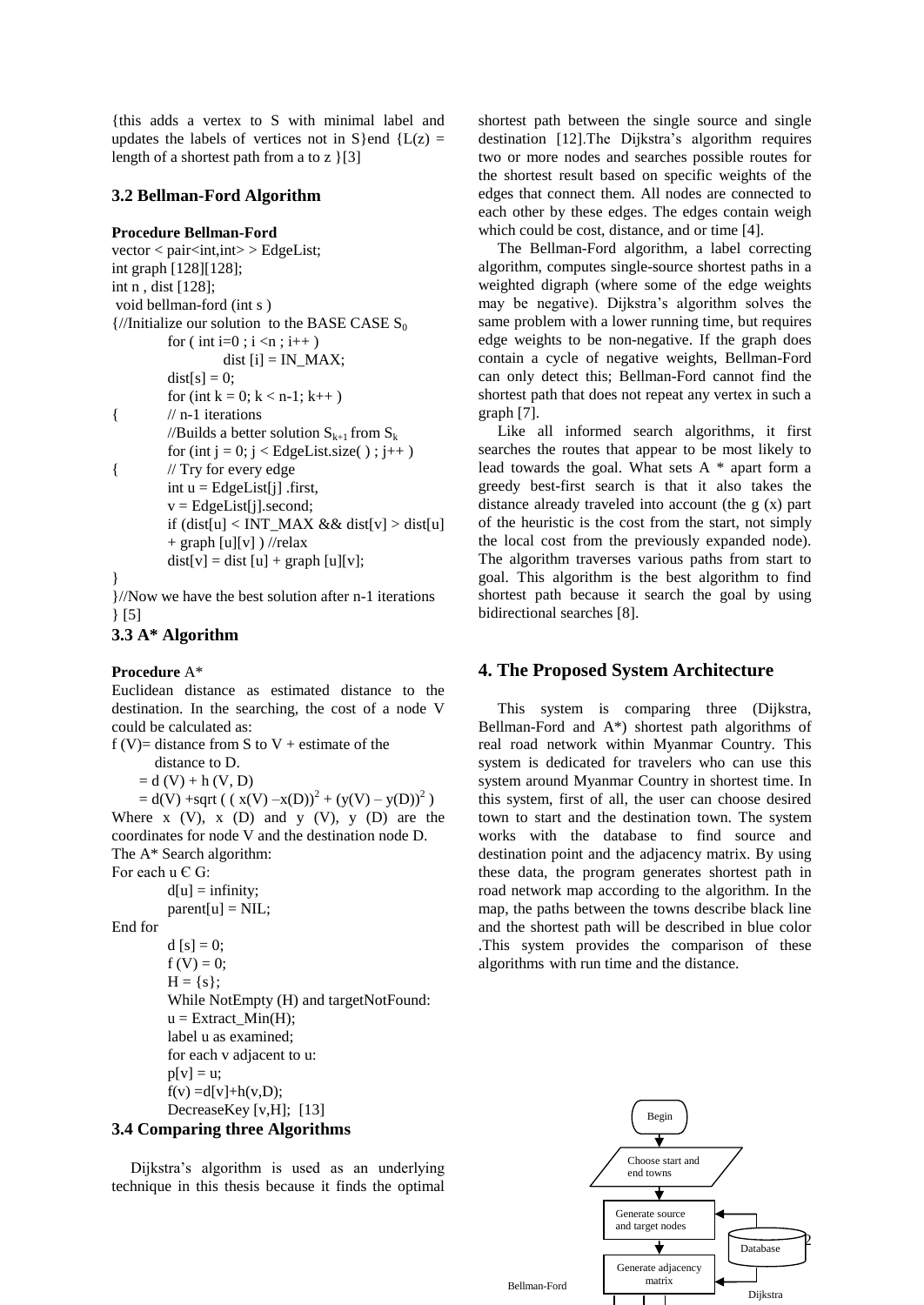## **6. Experimental Result**

In this form, the user can choose desired town to start and desired town to go in list boxes. Then the user can click Find button to calculate the shortest route between desired start and end town. The user can click Exit Button to exit the system. If the user wants to choose another state or division, Back Button can be used.







### **Figure 4: Shortest route using Dijkstra's, Bellman-Ford and A\* algorithm**

This form is shortest route using Dijkstra's algorithm, Bellmen-Ford algorithm and A\* algorithm. In this form, there are three buttons; Back Button can choose another towns, Run Time Button shows the run time for corresponding algorithm and Show Graph Button load Shortest Path Road Network Graph form as shown in Figure 5.

In this form, the normal road is displayed in green color and the shortest path displays in blue color lines on the road network graph.





### **Figure 2: Case study of real road network within Myanmar country**

Figure 2 illustrates the case study of real road network within Myanmar country. In this system there are 126 towns and cities in Myanmar country that can travel by car and described the distances with miles.